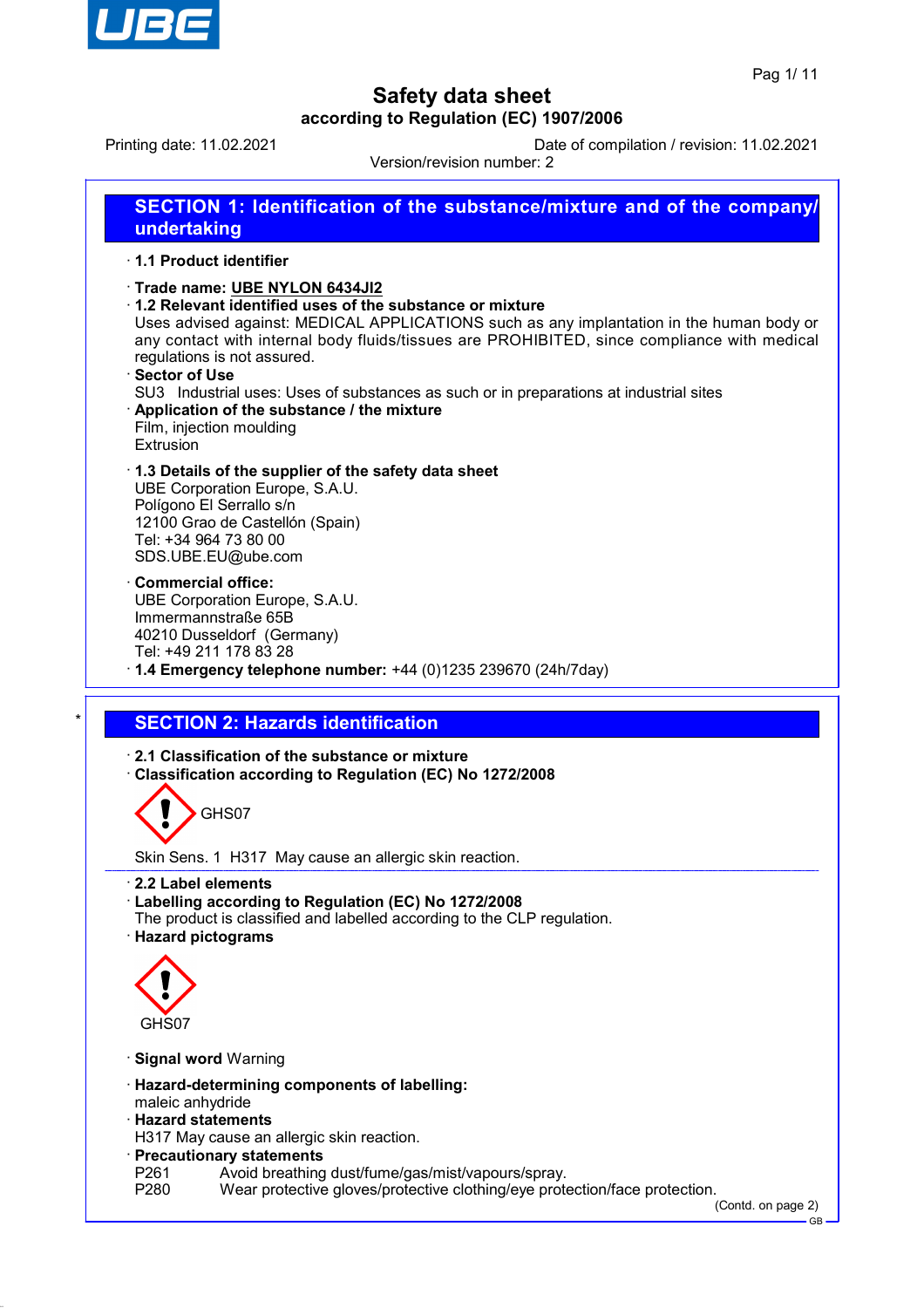

Printing date: 11.02.2021 Date of compilation / revision: 11.02.2021

Version/revision number: 2

**Trade name: UBE NYLON 6434JI2**

P333+P313 If skin irritation or rash occurs: Get medical advice/attention.

P302+P352 IF ON SKIN: Wash with plenty of water.

P362+P364 Take off contaminated clothing and wash it before reuse.<br>P501 Dispose of contents/container in accordance with local/

Dispose of contents/container in accordance with local/regional/national/international regulations.

· **2.3 Other hazards**

· **Results of PBT and vPvB assessment**

- · **PBT:** Not applicable.
- · **vPvB:** Not applicable.

## **SECTION 3: Composition/information on ingredients**

## · **3.2 Chemical characterisation: Mixtures**

· **Description:** Mixture: consisting of the following components.

| Dangerous components:                               |                                                              |           |
|-----------------------------------------------------|--------------------------------------------------------------|-----------|
| CAS: 3622-84-2                                      | N-butylbenzenesulphonamide (BBSA)                            | <7%       |
| EINECS: 222-823-6<br>Reg.nr.: 01-2119486780-29-0000 | Aquatic Chronic 3, H412                                      |           |
| CAS: 108-31-6                                       | maleic anhydride                                             | $< 0.1\%$ |
| EINECS: 203-571-6                                   | <b>EXAMPLE 25 PRESS</b> Resp. Sens. 1, H334; STOT RE 1, H372 |           |
| Reg.nr.: 01-2119472428-31-XXXX                      | Skin Corr. 1B, H314; Eye Dam. 1, H318                        |           |
|                                                     | Acute Tox. 4, H302; Acute Tox. 4, H332; Skin                 |           |
|                                                     | Sens. 1A, H317                                               |           |
| · Non dangerous components                          |                                                              |           |
| 40959-29-3 Polyamide 6/66/12                        |                                                              | $>40\%$   |

· **Additional information:** For the wording of the listed hazard phrases refer to section 16.

# **SECTION 4: First aid measures**

| 4.1 Description of first aid measures                                                          |                    |
|------------------------------------------------------------------------------------------------|--------------------|
| · General information:                                                                         |                    |
| Take affected persons out into the fresh air.                                                  |                    |
| Seek medical treatment.                                                                        |                    |
| Immediately remove any clothing soiled by the product.                                         |                    |
| · After inhalation:                                                                            |                    |
| If exposed to vapors from heating and molding material, remove to fresh air.                   |                    |
| If symptoms, coughing and discomfort in nose and throat remain, get medical attention.         |                    |
| Supply fresh air and to be sure call for a doctor.                                             |                    |
| In case of unconsciousness place patient stably in side position for transportation.           |                    |
| $\cdot$ After skin contact:                                                                    |                    |
| If redness, itching or burning sensation develops, get medical attention.                      |                    |
| After contact with the molten product, cool rapidly with cold water.                           |                    |
| Do not pull solidified product off the skin.                                                   |                    |
| Seek medical treatment.                                                                        |                    |
| Immediately wash with water and soap and rinse thoroughly.                                     |                    |
| · After eye contact:                                                                           |                    |
| Immediately flush exposed area with copious amounts of water for at least 15 minutes.          |                    |
| If redness, itching or burning sensation develops, do not rub eyes and immediately get medical |                    |
| attention.                                                                                     |                    |
| · After swallowing:                                                                            |                    |
| Rinse out mouth and then drink plenty of water.                                                |                    |
|                                                                                                | (Contd. on page 3) |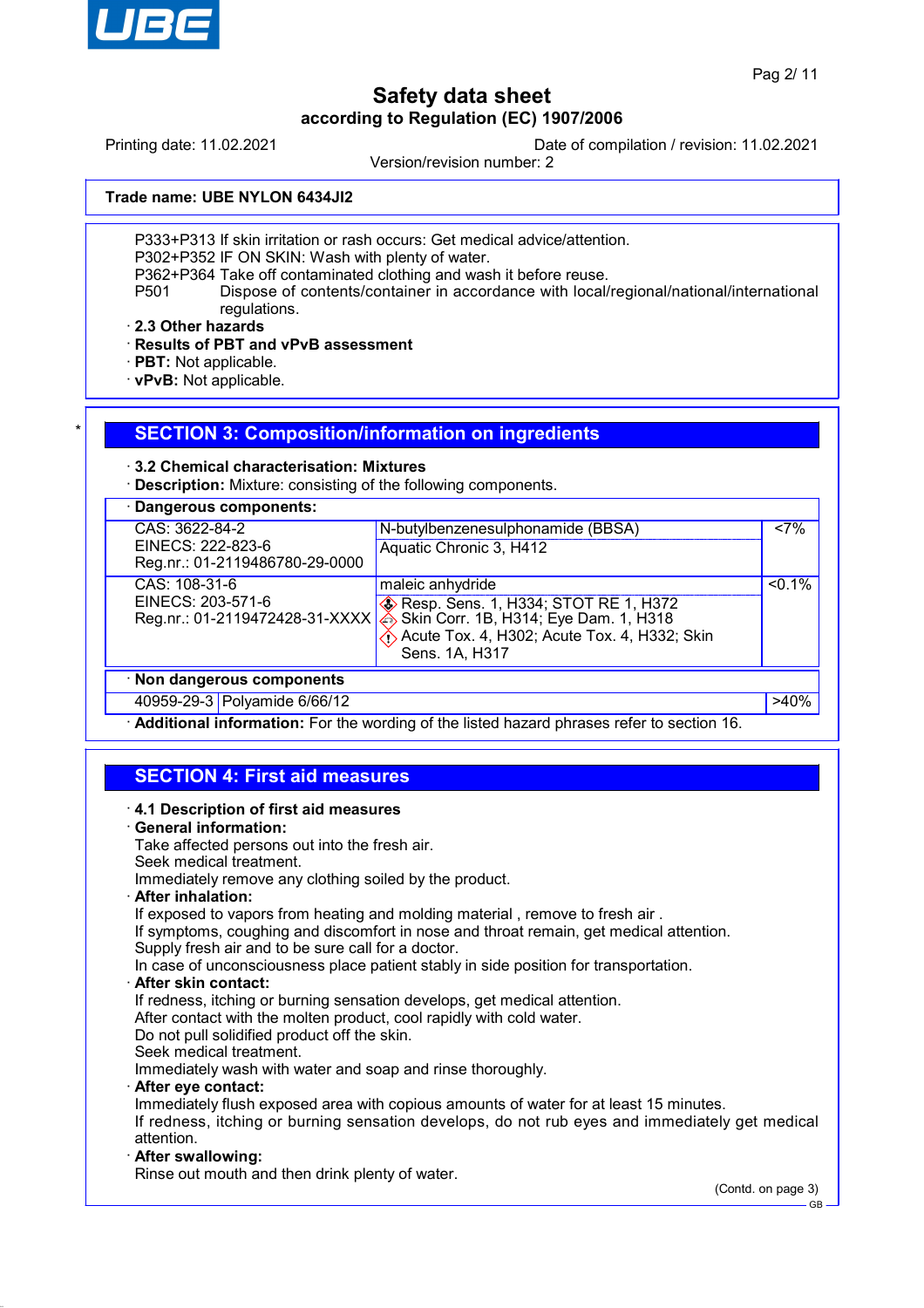

Printing date: 11.02.2021 Date of compilation / revision: 11.02.2021

Version/revision number: 2

**Trade name: UBE NYLON 6434JI2**

- Do not induce vomiting; call for medical help immediately.
- · **4.2 Most important symptoms and effects, both acute and delayed** At molten state, expected to cause burns to skin.
- Irreversible dermatitis will occur if you do not wash affected skin immediately and thoroughly. · **4.3 Indication of any immediate medical attention and special treatment needed**
- Treatment: Treat according to symptoms (decontamination, vital functions), no known specific antidote.

## **SECTION 5: Firefighting measures**

- · **5.1 Extinguishing media**
- · **Suitable extinguishing agents: Water** Fire-extinguishing powder Carbon dioxide
- Use fire extinguishing methods suitable to surrounding conditions.
- · **For safety reasons unsuitable extinguishing agents:** Not known
- · **5.2 Special hazards arising from the substance or mixture** In case of fire, the following can be released: Carbon monoxide (CO) Carbon Dioxide (CO2) Under certain fire conditions, traces of other toxic gases cannot be excluded, e.g.: Maleic anhydride Hydrogen cyanide (HCN) Ammonia (NH3) · **5.3 Advice for firefighters**
- · **Protective equipment:** Firefighters should wear appropriate protective equipment Wear self-contained respiratory protective device. · **Additional information** Cool endangered receptacles with water spray.

## **SECTION 6: Accidental release measures**

· **6.1 Personal precautions, protective equipment and emergency procedures** Stop leak if you can do so without risk Remove combustible materials Ensure adequate ventilation Use personal protective equipment as indicated in paragraph 8 · **6.2 Environmental precautions:** Do not allow to enter sewers/ surface or ground water. · **6.3 Methods and material for containment and cleaning up:** Sweep up to prevent slipping on polymer pellets Send for recovery or disposal in suitable receptacles. Dispose contaminated material as waste according to item 13. · **6.4 Reference to other sections** See Section 7 for information on safe handling. See Section 8 for information on personal protection equipment. See Section 13 for disposal information.

(Contd. on page 4)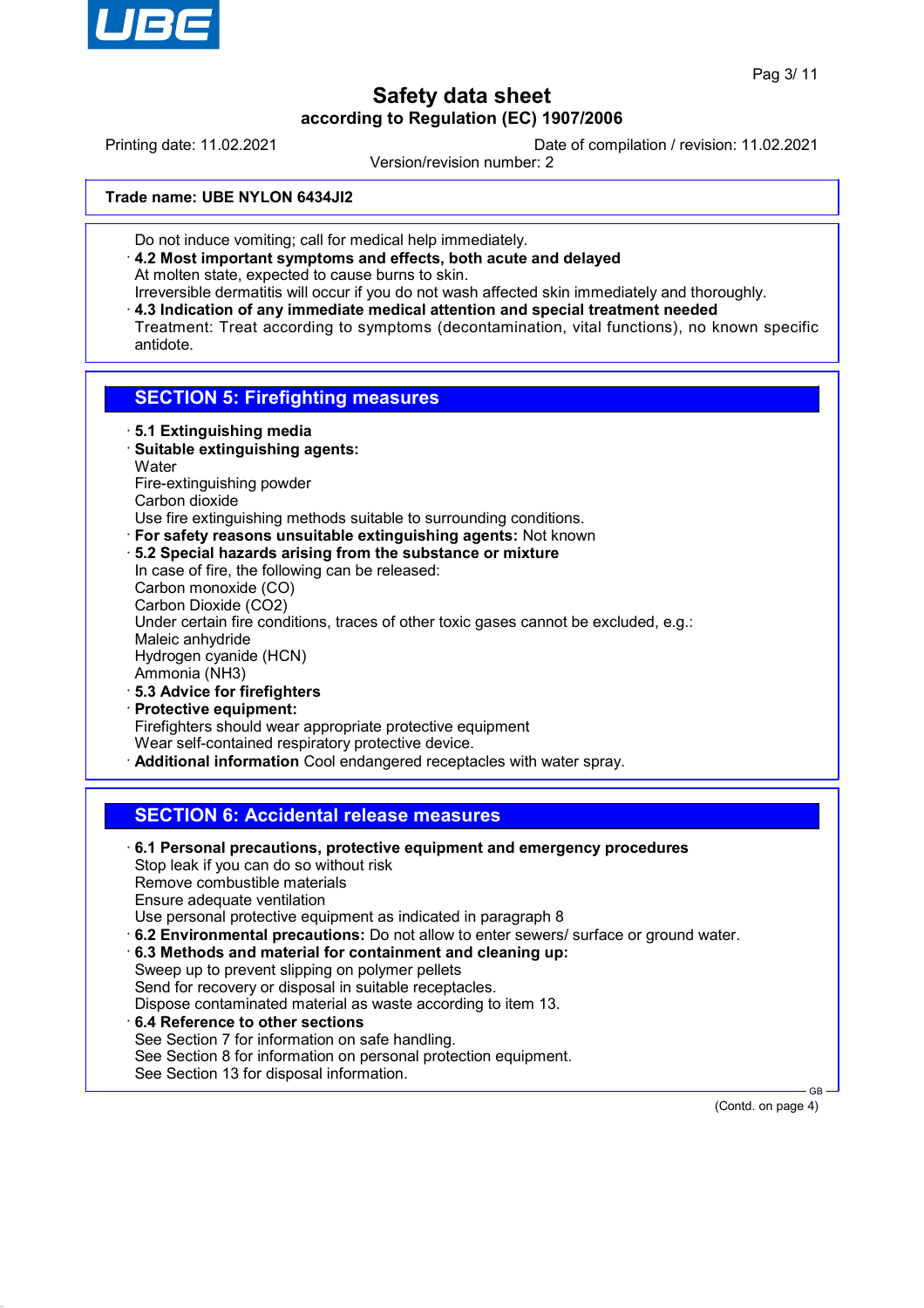

Printing date: 11.02.2021 Date of compilation / revision: 11.02.2021

Version/revision number: 2

**Trade name: UBE NYLON 6434JI2**

## **SECTION 7: Handling and storage**

· **7.1 Precautions for safe handling** Keep away from foodstuffs, beverages and feed. Do not eat, drink, smoke or sniff while working. Immediately remove all soiled and contaminated clothing Wash hands before breaks and at the end of work. Melted state: Avoid skin contact with the liquefied material. Avoid breathing dust/fume/vapours. · **Information about fire - and explosion protection:** Protect against electrostatic charges. · **7.2 Conditions for safe storage, including any incompatibilities** · **Storage:** · **Requirements to be met by storerooms and receptacles:** Store in cool, dry conditions in well sealed receptacles. · **Information about storage in one common storage facility:** Not required. · **Further information about storage conditions:** Protect from heat and direct sunlight. · **7.3 Specific end use(s)** No further relevant information available. See item 1.2 **SECTION 8: Exposure controls/personal protection** · **Additional information about design of technical facilities:** Adequate ventilation should be maintained at handing. Additionally, local exhaust ventilation recommended at melting process. · **8.1 Control parameters** · **Ingredients with limit values that require monitoring at the workplace: 108-31-6 maleic anhydride** WEL (Great Britain) Short-term value: 3 mg/m<sup>3</sup> Long-term value: 1 mg/m $3$ Sen · **DNEL (workers) 3622-84-2 N-butylbenzenesulphonamide (BBSA)** Inhalative DNEL (Long-term exposure – systemic effects) 2.5 mg/m3 · **DNEL (general population) 3622-84-2 N-butylbenzenesulphonamide (BBSA)** Oral DNEL(Systemic effects-Long-term) 0.26 mg/Kg bw/day Inhalative DNEL (Systemic effects-Long-term exposure) 0.45 mg/m<sup>3</sup> · **PNECs 3622-84-2 N-butylbenzenesulphonamide (BBSA)** PNEC(fresh water) 0.037 mg/L PNEC (marine water) 0.0037 mg/L PNEC (intermittent release) | 0.37 mg/L PNEC (soil)  $\vert$  0.091 mg/kg d.w PNEC (STP) 60 mg/L PNEC (Sediment (freshwater)) 0.563 mg/Kg sed

(Contd. on page 5)

GB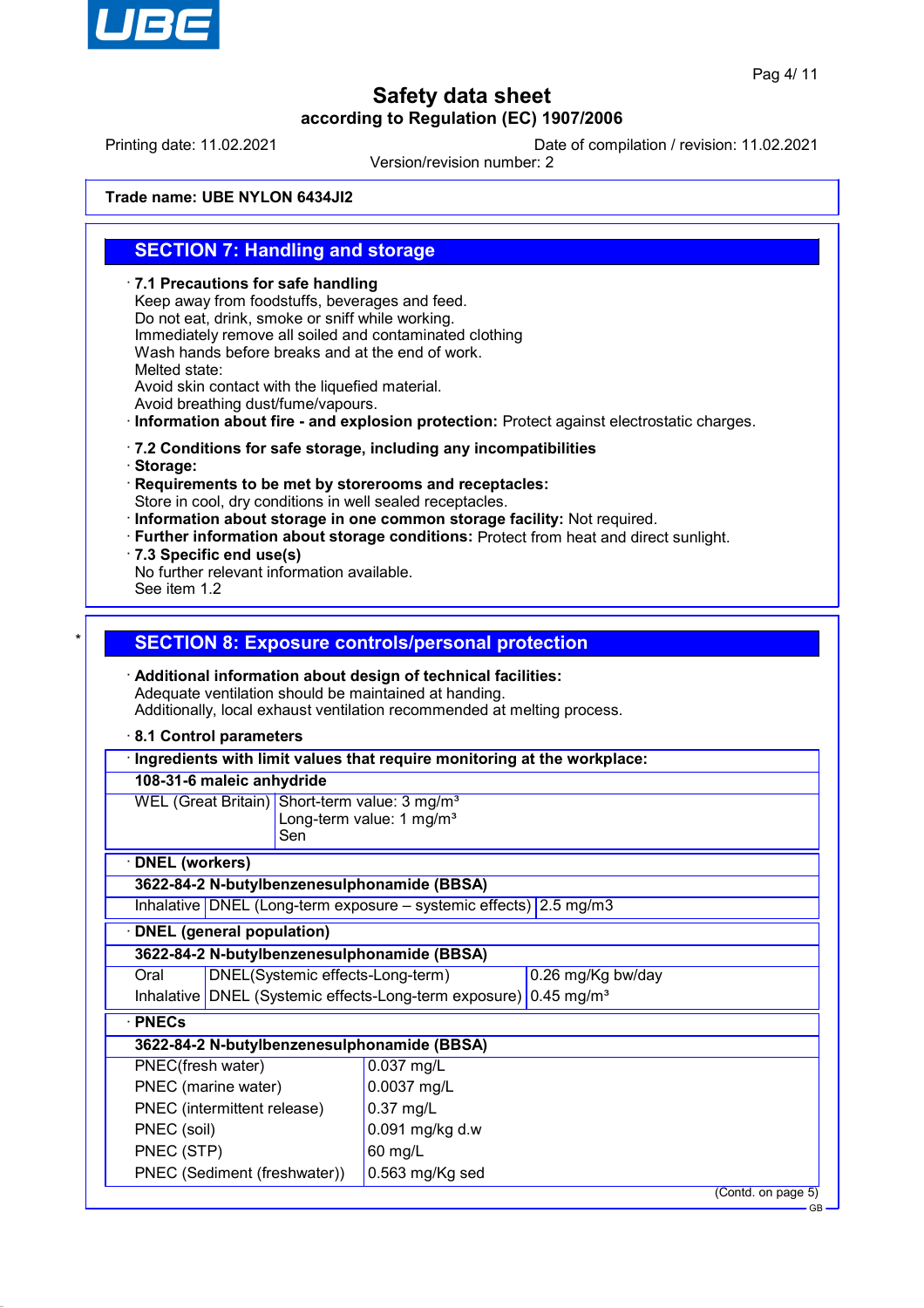

Printing date: 11.02.2021 Date of compilation / revision: 11.02.2021

Version/revision number: 2

## **Trade name: UBE NYLON 6434JI2**

PNEC (sediment (marine water)) 0.056 mg/kg sed

· **Additional information:** The lists valid during the making were used as basis.

### · **8.2 Exposure controls**

- · **Personal protective equipment:**
- · **General protective and hygienic measures:**
- Immediately remove all soiled and contaminated clothing
- Wash hands before breaks and at the end of work.
- In accordance with Directive 89/686/EEC on personal protective equipment

The usual precautionary measures are to be adhered to when handling chemicals.

#### · **Respiratory protection:**

- Not necessary if room is well-ventilated.
- Unnecessary under normal processing

Use suitable respiratory protective device in case of insufficient ventilation.

Filter A/P2 In case of brief exposure or low pollution use respiratory filter device. In case of intensive or longer exposure use self-contained respiratory protective device.

· **Protection of hands:**

Use protective gloves according to EN 374

Molten state:

At treating hot polymer or molding process, heat resistant gloves should be required.



Protective gloves

Heat protection gloves

The glove material has to be impermeable and resistant to the product/ the substance/ the preparation.

Selection of the glove material on consideration of the penetration times, rates of diffusion and the degradation

## · **Material of gloves**

Butyl rubber, BR

Recommended thickness of the material:  $\geq 1.5$  mm

Break time: >480 min

The selection of the suitable gloves does not only depend on the material, but also on further marks of quality and varies from manufacturer to manufacturer.

· **Eye protection:**



Safety glasses with side-shields (frame goggles) (e.g. EN 166)

Safety goggles should be worn. At treating hot polymer or molten polymer, face shield should be recommended.

Skin and body protection: Protective work clothing

Molten state:

Heat-resistant protective clothing

- Limitation and supervision of exposure into the environment
- Prevent the material from spreading into the environment.

(Contd. on page 6)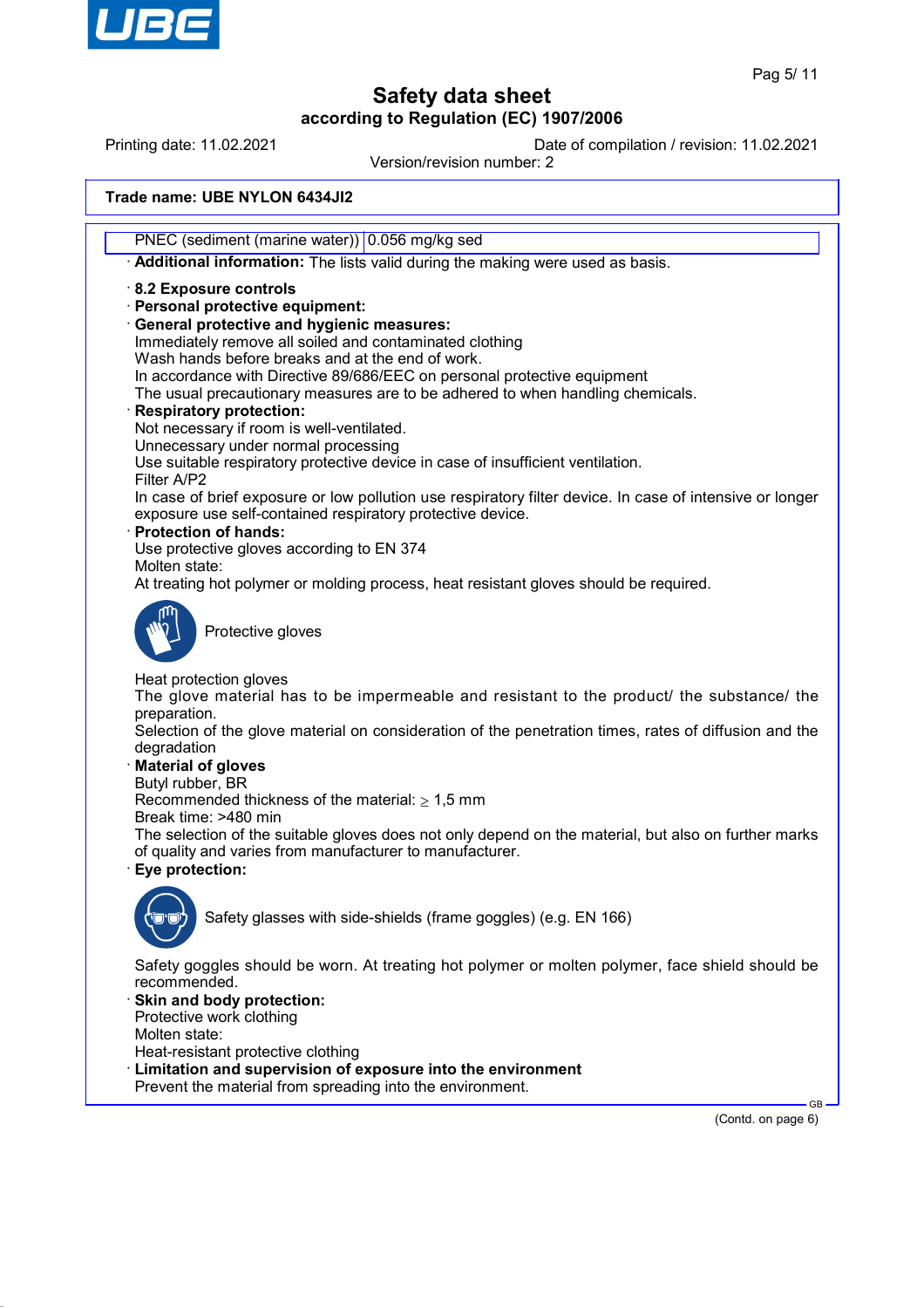

Printing date: 11.02.2021 Date of compilation / revision: 11.02.2021

Version/revision number: 2

**Trade name: UBE NYLON 6434JI2**

| <b>SECTION 9: Physical and chemical properties</b>                                                             |                                                                                                                                                                |  |
|----------------------------------------------------------------------------------------------------------------|----------------------------------------------------------------------------------------------------------------------------------------------------------------|--|
| 9.1 Information on basic physical and chemical properties<br><b>General Information</b>                        |                                                                                                                                                                |  |
| · Appearance:<br>Form:<br>Colour:<br>· Odour:<br>Odour threshold:                                              | <b>Pellets</b><br>White<br>Light<br>Not applicable                                                                                                             |  |
| · pH-value:                                                                                                    | 7.5-8.5 (BBSA)<br>Not applicable because it is a solid mixture                                                                                                 |  |
| <b>Change in condition</b><br><b>Melting point/freezing point:</b><br>Initial boiling point and boiling range: | 183-192 °C (PA6/66/12)<br>314 °C (a 1013 hPa (BBSA))                                                                                                           |  |
| · Flash point:                                                                                                 | >200 °C (Closed cup (BBSA))                                                                                                                                    |  |
| · Flammability (solid, gas):                                                                                   | Product is not flammable<br><b>BBSA:</b><br>Product is not flammable.                                                                                          |  |
| · Ignition temperature                                                                                         | Not determined for mixture.                                                                                                                                    |  |
| · Decomposition temperature:                                                                                   | Not determined for mixture.                                                                                                                                    |  |
| · Auto-ignition temperature:                                                                                   | Not determined for mixture.<br><b>BBSA:</b><br>No exam necessary because the flash point goes<br>above 200 °C.                                                 |  |
| <b>Explosive properties:</b>                                                                                   | Product does not present an explosion hazard.                                                                                                                  |  |
| <b>Explosion limits:</b><br>Lower:<br>Upper:<br><b>Oxidising properties</b>                                    | Product does not present an explosion hazard.<br>Product does not present an explosion hazard.<br>Not oxidising. (BBSA)                                        |  |
| Vapour pressure at 20 °C:                                                                                      | 0.0397 mPa (BBSA)                                                                                                                                              |  |
| · Density:<br>Relative density at 20 °C<br>Vapour density<br><b>Evaporation rate</b>                           | $1.15$ g/cm <sup>3</sup> (BBSA)<br>Not determined for mixture.<br>Not applicable because it is a solid mixture<br>Not applicable because it is a solid mixture |  |
| · Solubility in / Miscibility with<br>water:                                                                   | Not miscible or difficult to mix.                                                                                                                              |  |
| · Partition coefficient: n-octanol/water at 20 °C: 2.05 log POW (BBSA)                                         |                                                                                                                                                                |  |
| · Viscosity:<br>Dynamic at 20 °C:<br>Kinematic:<br>· 9.2 Other information<br>· Molecular mass                 | 180 mPas (BBSA)<br>Not applicable because it is a solid mixture<br>No further relevant information available.<br>(BBSA): 213,3 g/mol                           |  |

(Contd. on page 7)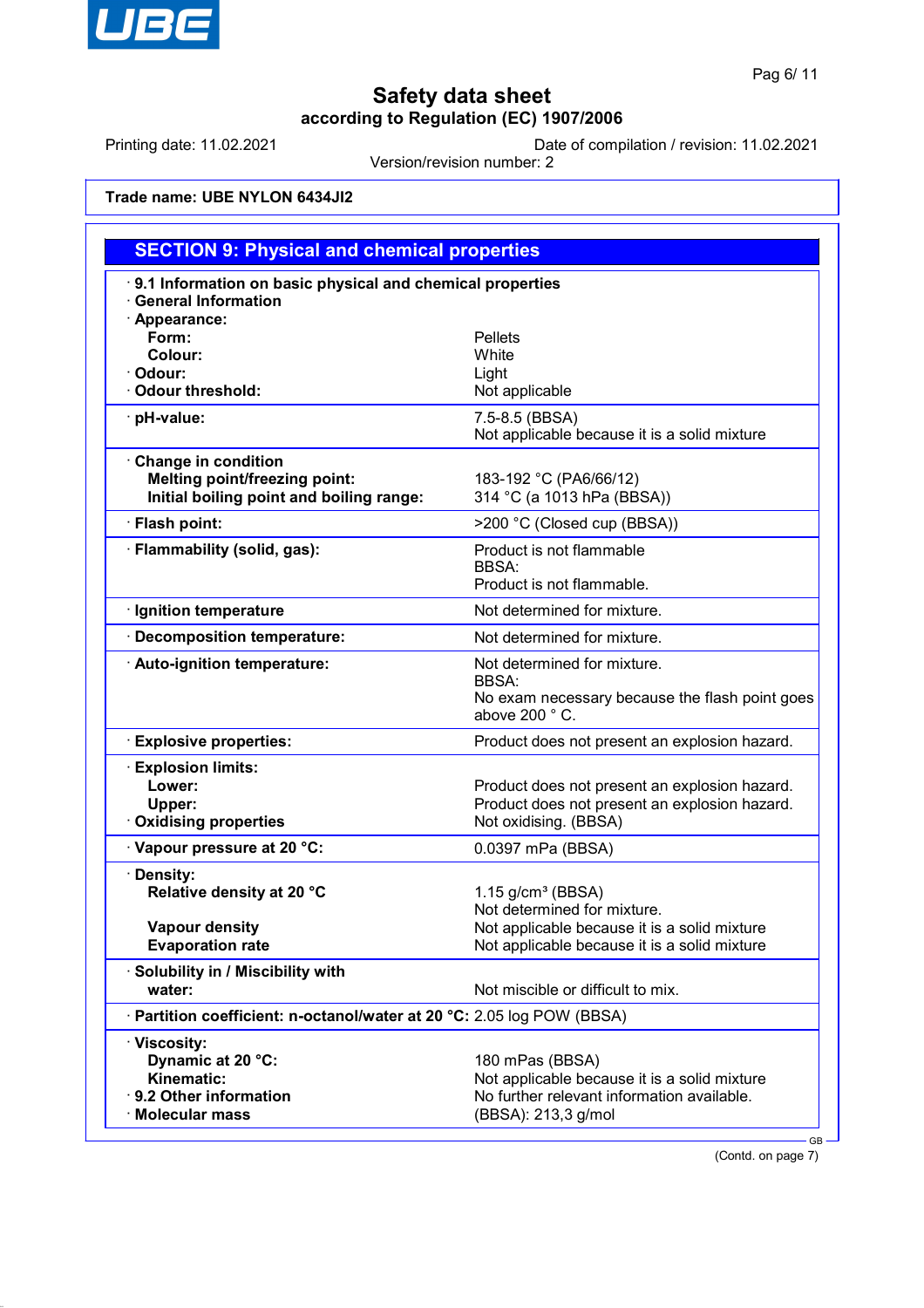

Printing date: 11.02.2021 Date of compilation / revision: 11.02.2021

Version/revision number: 2

**Trade name: UBE NYLON 6434JI2**

## **SECTION 10: Stability and reactivity**

- · **10.1 Reactivity**
- As BBSA: Thermal decomposition can lead to the escape of irritating gases and vapours.
- · **10.2 Chemical stability** The product is stable if stored and handled as prescribed/indicated
- · **Thermal decomposition / conditions to be avoided:**
- Stable at environment temperature.

No decomposition if used and stored according to specifications.

- · **10.3 Possibility of hazardous reactions** No dangerous reactions known.
- · **10.4 Conditions to avoid** Avoid heat, flames, sparks and other sources of ignition.
- Avoid high temperature
- · **10.5 Incompatible materials:** Oxidizing agents, acids, bases and reactive agents.
- · **10.6 Hazardous decomposition products:**
- Carbon monoxide
- Carbon dioxide

Hydrogen cyanide (prussic acid)

- Ammonia
- · **Additional information:**

As BBSA: On burning: release of toxic and corrosive gases/vapours (sulphur oxides).

## **SECTION 11: Toxicological information**

## · **11.1 Information on toxicological effects**

· **Acute toxicity** Based on available data, the classification criteria are not met.

# · **LD/LC50 values relevant for classification:**

**3622-84-2 N-butylbenzenesulphonamide (BBSA)**

| Oral   | LD50 | $2,070$ mg/kg (rat)        |
|--------|------|----------------------------|
| Dermal | LD50 | $\vert$ >2,000 mg/kg (rat) |

Inhalative  $|$  LC50/4 h  $|$  >4.066 mg/l (rat)

## **108-31-6 maleic anhydride**

| Oral            | LD50 | 1,090 mg/kg (rat)                      |
|-----------------|------|----------------------------------------|
| Dermal $ LD50 $ |      | $2,620$ mg/kg (rabbit)                 |
|                 |      | Inhalative LC50/4 h $>4.35$ mg/l (rat) |

## · **Primary irritant effect:**

· **Skin corrosion/irritation** Mixture: Based on available data, the classification criteria are not met. Components: BBSA: Not classified with the available data. Maleic Anhydride: Species: rabbit Result: corrosive · **Serious eye damage/irritation** Mixture: Based on available data, the classification criteria are not met. Components: BBSA: Not classified with the available data. Maleic Anhydride:

(Contd. on page 8)

GB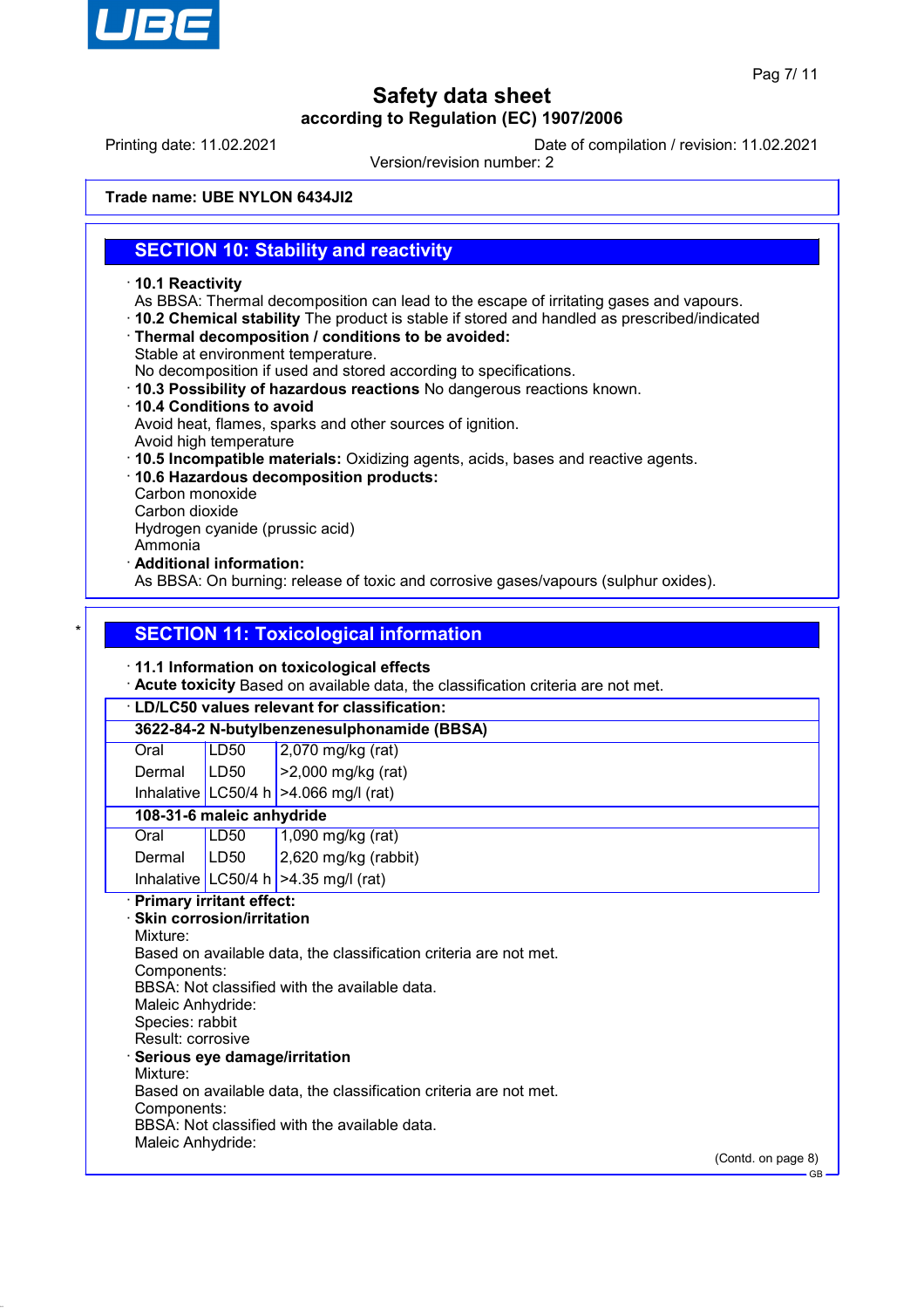

Printing date: 11.02.2021 Date of compilation / revision: 11.02.2021

Version/revision number: 2

|  |  | Trade name: UBE NYLON 6434JI2 |  |
|--|--|-------------------------------|--|
|--|--|-------------------------------|--|

Species: rabbit Result: corrosive · **Respiratory or skin sensitisation** May cause an allergic skin reaction. · **Repeated dose toxicity** Components: Maleic Anhydride: Route of exposure: inhalation Target organs: respiratory system Assessment: The substance is classified as specific target organ toxicant, repeated exposure, category 1. **3622-84-2 N-butylbenzenesulphonamide (BBSA)** Oral NOEL 52 mg/kg (rat female) (90 dias) 52 mg/kg (rat male) (90 dias) Dermal NOAEL >1,000 mg/kg bw/day (rat) (28 dias) · **CMR effects (carcinogenity, mutagenicity and toxicity for reproduction)** · **Germ cell mutagenicity** Based on available data, the classification criteria are not met. · **Carcinogenicity** Based on available data, the classification criteria are not met. · **Reproductive toxicity** Based on available data, the classification criteria are not met. · **STOT-single exposure** Based on available data, the classification criteria are not met. · **STOT-repeated exposure** Based on available data, the classification criteria are not met. · **Aspiration hazard** Based on available data, the classification criteria are not met. **SECTION 12: Ecological information** · **12.1 Toxicity** · **Aquatic toxicity:** Mixture: No further relevant information available. Components: BBSA: Harmful to aquatic organisms with long lasting effects. **3622-84-2 N-butylbenzenesulphonamide (BBSA)** EC50(72h) 49 mg/L (Selenastrum capricornutum) LC50 (96 h)  $|>$ 38 mg/l (Danio rerio) EC50 (48 h) 56 mg/l (daphnia magna) **108-31-6 maleic anhydride** NOEC(21d) 10 mg/L (daphnia magna) EC50(72h) 74.35 mg/L (Pseudokirchnerella subcapitata) EC50 77 mg/l /21d (daphnia magna) LC50 (96 h) 75 mg/l (Oncorhynchus mykiss) EC50 (48 h)  $|42.81 \text{ mg/}$  (daphnia magna) · **12.2 Persistence and degradability** Mixture: No further relevant information available. Components: BBSA: Not easily biodegradable Maleic Anhydride: (Contd. on page 9) GB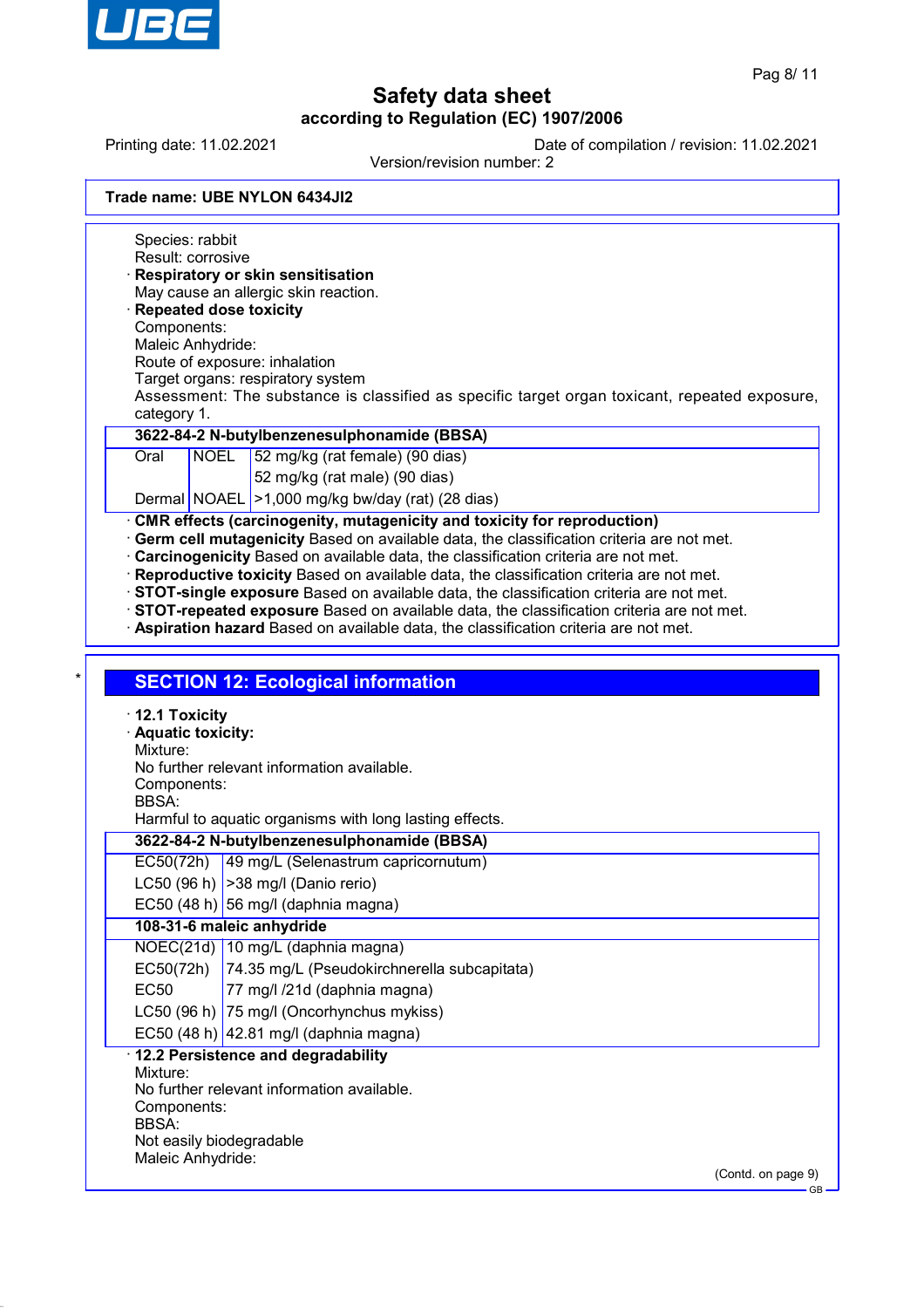

GB

# **Safety data sheet according to Regulation (EC) 1907/2006**

Printing date: 11.02.2021 Date of compilation / revision: 11.02.2021

Version/revision number: 2

**Trade name: UBE NYLON 6434JI2**

Easily biodegradable: 93%. After 11 days.

· **12.3 Bioaccumulative potential**

Mixture:

No further relevant information available.

Components:

BBSA: log Pow=2.01 (20-25ºC) No indication of bio-accumulation potential

Maleic Anhydride:

Low potential based on the log Kow

log Pow:-2.61 (20 ºC)

· **12.4 Mobility in soil** No further relevant information available.

- · **12.5 Results of PBT and vPvB assessment**
- · **PBT:** Not applicable.
- · **vPvB:** Not applicable.

· **12.6 Other adverse effects** No further relevant information available.

## **SECTION 13: Disposal considerations**

### · **13.1 Waste treatment methods**

· **Recommendation**

Chemical residues generally count as special waste

Must not be disposed together with household garbage. Do not allow product to reach sewage system.

Disposal must be made according to official regulations.

## · **Uncleaned packaging:**

· **Recommendation:**

Packaging may contain residues of the product and should be treated accordingly. Disposal must be made according to official regulations.

| Not applicable                                                  |  |
|-----------------------------------------------------------------|--|
| Not applicable                                                  |  |
|                                                                 |  |
| Not applicable                                                  |  |
| Not applicable                                                  |  |
| No                                                              |  |
| Not applicable.                                                 |  |
| 14.7 Transport in bulk according to Annex II<br>Not applicable. |  |
| Not classification assigned                                     |  |
|                                                                 |  |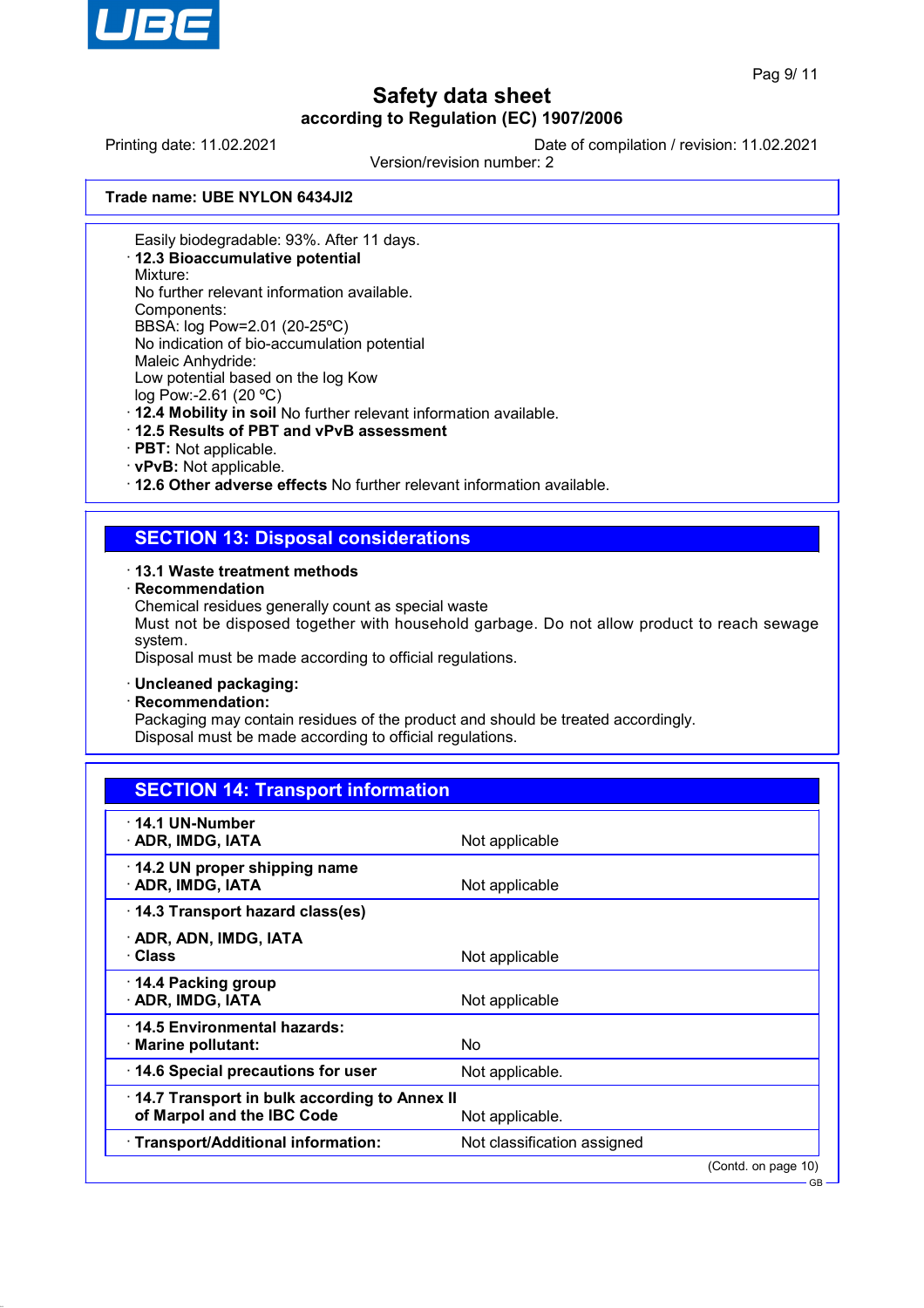

Printing date: 11.02.2021 Date of compilation / revision: 11.02.2021

Version/revision number: 2

**Trade name: UBE NYLON 6434JI2**

**UN "Model Regulation":** Not applicable

# **SECTION 15: Regulatory information**

- · **15.1 Safety, health and environmental regulations/legislation specific for the substance or mixture**
- · **Directive 2012/18/EU**
- · **Named dangerous substances ANNEX I** None of the ingredients is listed.
- · **15.2 Chemical safety assessment:**
- For the mixture:

A Chemical Safety Assessment has not been carried out.

## **SECTION 16: Other information**

This information is based on our present knowledge. However, this shall not constitute a guarantee for any specific product features and shall not establish a legally valid contractual relationship.

### · **Relevant phrases**

- H302 Harmful if swallowed.
- H314 Causes severe skin burns and eye damage.
- H317 May cause an allergic skin reaction.
- H318 Causes serious eye damage.
- H332 Harmful if inhaled.
- H334 May cause allergy or asthma symptoms or breathing difficulties if inhaled.
- H372 Causes damage to organs through prolonged or repeated exposure.
- H412 Harmful to aquatic life with long lasting effects.

### · **Training hints**

Specific training of workers to comply with the requirements specified in the Safety Data Sheet is required.

### · **Classification according to Regulation (EC) No 1272/2008**

-Physico-chemical hazards: the classification of the mixture has been done based on tests.

-Health hazards: the classification of the mixture has been done based on information of ingredients.

-Environment hazards: the classification of the mixture has been done based on information of ingredients.

### · **Department issuing SDS:** Product Liability group

- · **Contact:** Contact with business unit for any issue related to the safety data sheet
- · **Abbreviations and acronyms:**

ADR: Accord européen sur le transport des marchandises dangereuses par Route (European Agreement concerning the International Carriage of Dangerous Goods by Road) IMDG: International Maritime Code for Dangerous Goods

- IATA: International Air Transport Association
- GHS: Globally Harmonised System of Classification and Labelling of Chemicals
- EINECS: European Inventory of Existing Commercial Chemical Substances
- ELINCS: European List of Notified Chemical Substances
- CAS: Chemical Abstracts Service (division of the American Chemical Society)
- DNEL: Derived No-Effect Level (REACH)
- PNEC: Predicted No-Effect Concentration (REACH)
- LC50: Lethal concentration, 50 percent
- LD50: Lethal dose, 50 percent
- PBT: Persistent, Bioaccumulative and Toxic vPvB: very Persistent and very Bioaccumulative
- Acute Tox. 4: Acute toxicity oral Category 4
- Skin Corr. 1B: Skin corrosion/irritation Category 1B
- Eye Dam. 1: Serious eye damage/eye irritation Category 1

(Contd. on page 11)